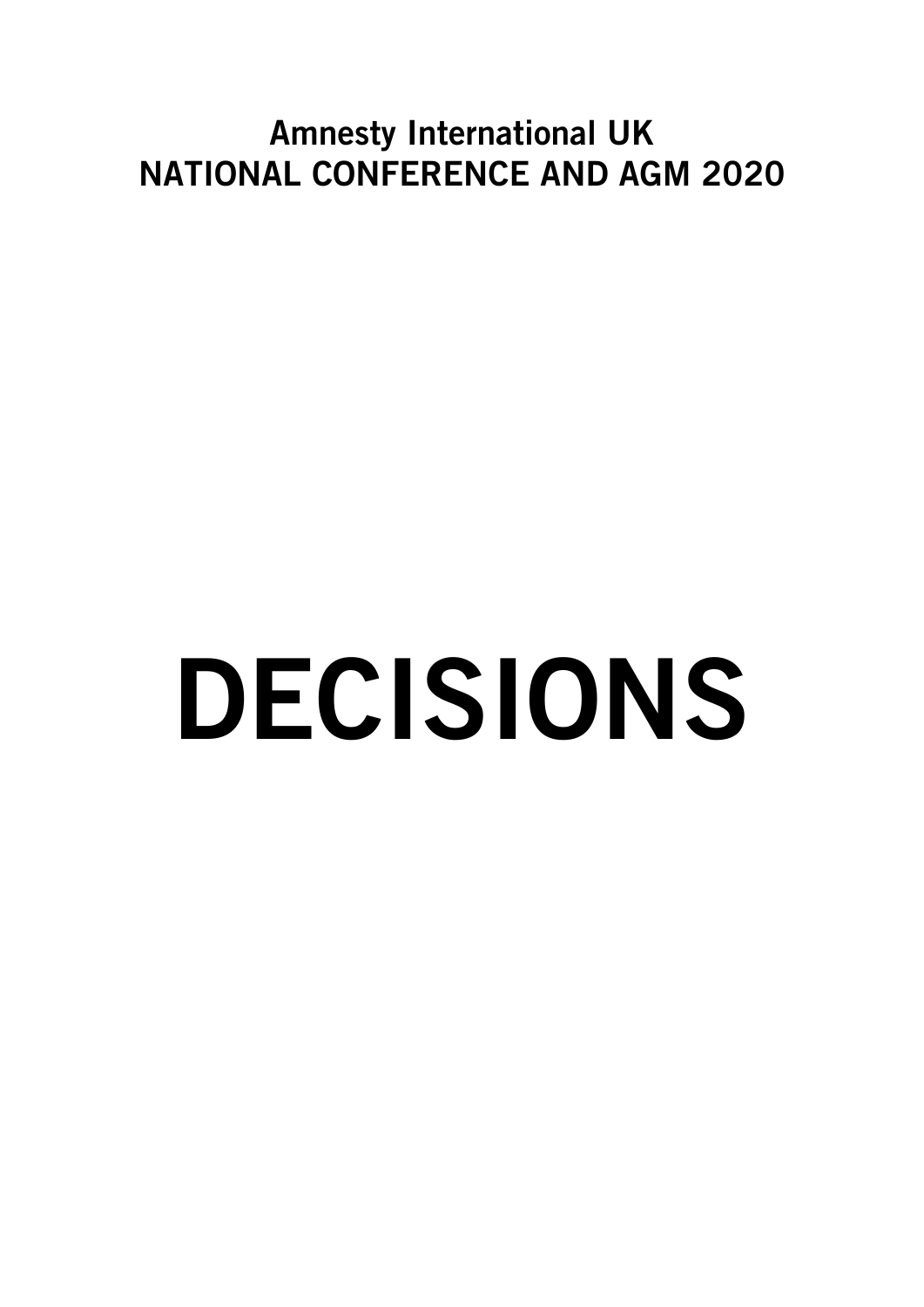# RESOLUTIONS CARRIED

# **Financial Resolutions**

### F1 - FINANCIAL STATEMENTS 2019

**Summary:** A routine resolution to receive the financial statements and reports.

Proposer: AIUK Section Board

### Resolution text:

This AGM to receive the Report of the Directors and the audited accounts of AIUK Section for the year ended 31 December 2019.

Votes for 1062 Votes against: 6

The resolutions was carried.

# F2 - APPOINTMENT OF AUDITORS

**Summary:** A routine resolution to reappoint BDO LLP as auditors and to authorise the Board to determine their remuneration.

Proposer: AIUK Section Board

### Resolution Text:

This AGM to reappoint BDO LLP as Auditor of the Company, to hold office until the conclusion of the next General Meeting at which accounts are laid before the Company, and to authorise the Directors to approve the Auditor's remuneration.

## **Special Resolutions**

# S1 - SPECIAL RESOLUTION TO CREATE TWO RESERVED SEATS FOR YOUTH MEMBERS ON THE BOARD.

Summary: To amend the Articles of Association to create two reserved seats on the Board of Directors for members aged 16 to 25 years old, to ensure the representation of young people.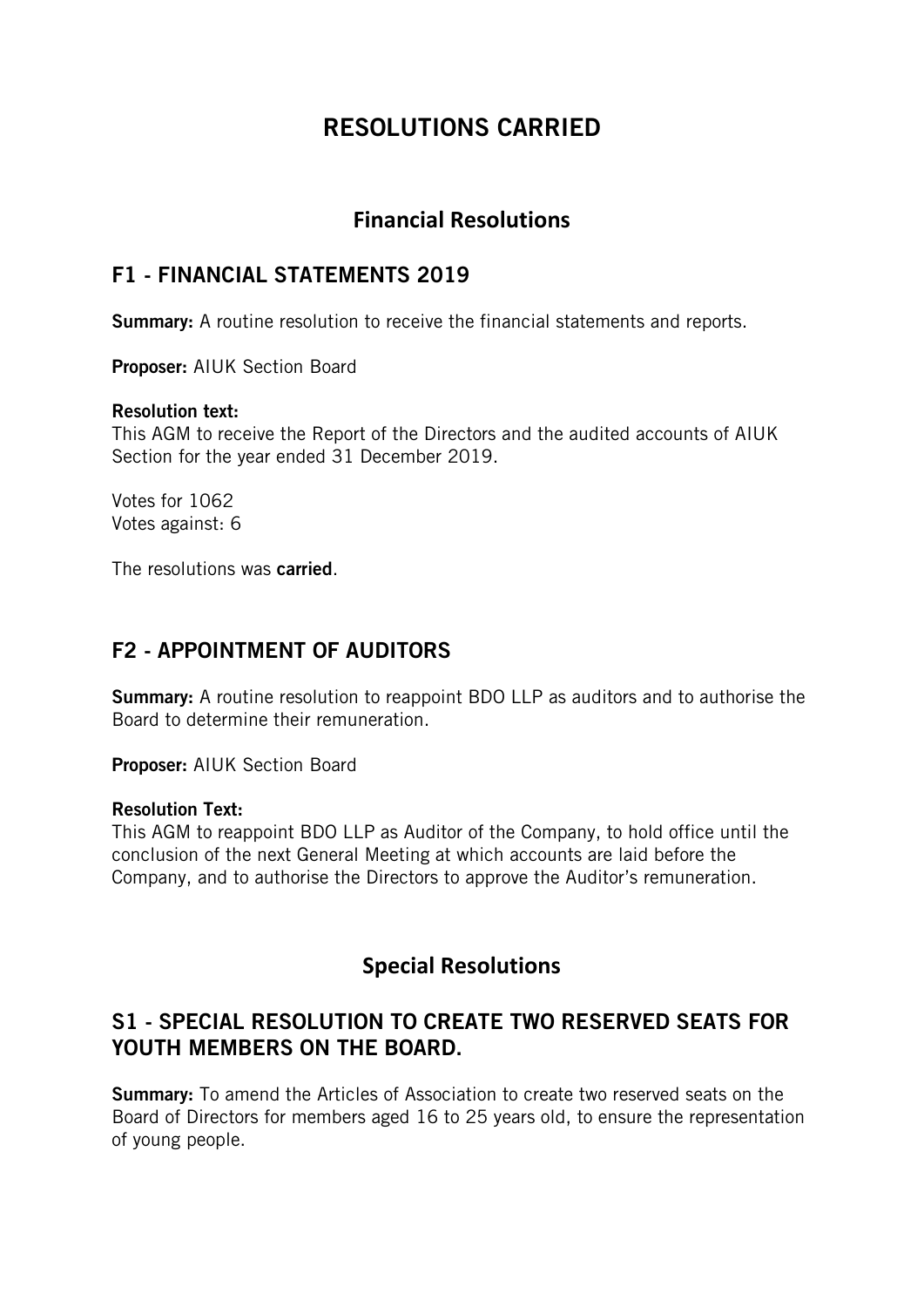Proposer: Glasgow University Amnesty International Society

### Resolution Text:

The AGM hereby resolves by way of Special Resolution that the Articles of Association of AIUK are altered by:

Deleting Article 36.1 and replacing with the following wording 'Up to 12 Elected Directors of which two shall be persons nominated by Local Groups, two shall be persons nominated by Networks, one shall be a Country Co-Ordinator, one shall be aged between 16 to 17 years on the Declaration Date and one shall be aged between 18 to 23 years on the Declaration Date provided always that no person may fill a place in more than one capacity';

Deleting the number '18' and replaced with the number '16' in Article 37.1 so that the article reads: 'unless they have attained the age of 16 years; or'

Votes for: 1,171 Votes against: 72

The resolution was **carried**.

# Ordinary resolutions

### O1 - DISCRIMINATION AGAINST MINORITY GROUPS IN THE UK

Summary: In partnership with the Ahmadiyya Muslim Community UK, AIUK should campaign against practices which discriminate against Ahmadi Muslims and other religious minority groups in the UK

Proposer: Glasgow Day-time Group

### Resolution Text:

This AGM instructs the Board to raise awareness of practices which discriminate and denigrate Ahmadiyya Muslims and other minority groups in the UK, in particular to:

- Reaffirm the core values of freedom of religion and belief
- Take action against UK funding of anything that encourages hatred and religious discrimination.
- Work with the Ahmadiyya Muslim Community UK and other faith groups 5
- to run a mixture of programmes and events including awareness raising and lobbying of relevant government departments.

Votes for: 748 Votes against: 116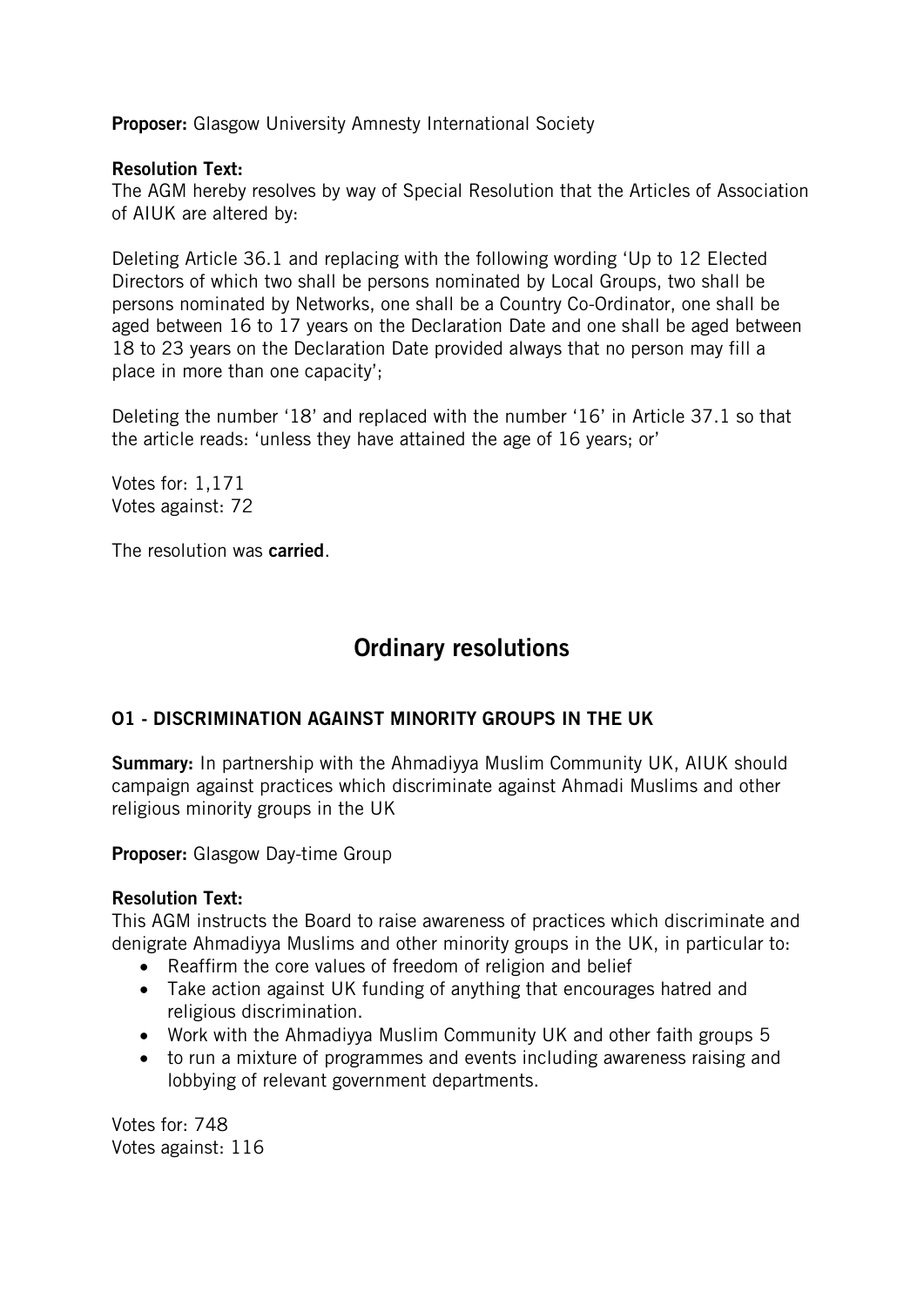The resolution was carried.

# O2 - THE HUMANITARIAN CRISIS IN THE SYRIAN CITY OF AFRIN AND SURROUNDING REFUGEE CAMPS.

**Summary:** Addressing the catastrophic humanitarian situation of the local population within the Afrin region, including those who have been displaced into refugee camps.

Proposer: St Albans Group

### Resolution Text:

This AGM instructs AIUK Section to urge the International Secretariat to commit resources and budget to a campaign to publicise the humanitarian crisis of the local population within the Afrin region of Syria and in the surrounding refugee camps. We also request the Board of AIUK to commit resources to this campaign.

This AGM requests that this campaign includes pressure on the International Community to call for the cessation of all hostilities and of Human Rights violations aimed at bringing about demographic and cultural change in the Afrin region.

Votes for: 870 Votes against: 52 The resolution was carried.

## O3 - HUMAN RIGHTS AND DIGNITY OF LIVES IN INDIAN ADMINISTERED KASHMIR.

**Summary:** This resolution supports the democratic and human rights of the people of Kashmir and urges Amnesty to actively campaign for sending a fact finding mission to the region, for the repeal of the AFSA & PSA and to campaign for respect of article 2 of the UDHR.

Proposer: Norwich Amnesty Group

### Resolution Text:

1 AIUK to lobby the Foreign and Commonwealth Office to send a cross party delegation of members of the UK parliament to Indian administered Kashmir on a fact-finding mission.

2 AIUK to demand that the International Secretariat campaign for repeal of the Armed Forces Special Powers Act (AFSPA), which gives impunity to the armed forces, and of the Public Safety Act ( PSA) which allows detention without trial. 3 AIUK to request International Secretariat to designate the victims of mass rape of twin villages of Kunan and Poshpora in North Kashmir as Individuals at Risk case 4 AIUK to engage with the UK Kashmiri diaspora, seeking support for these instructions.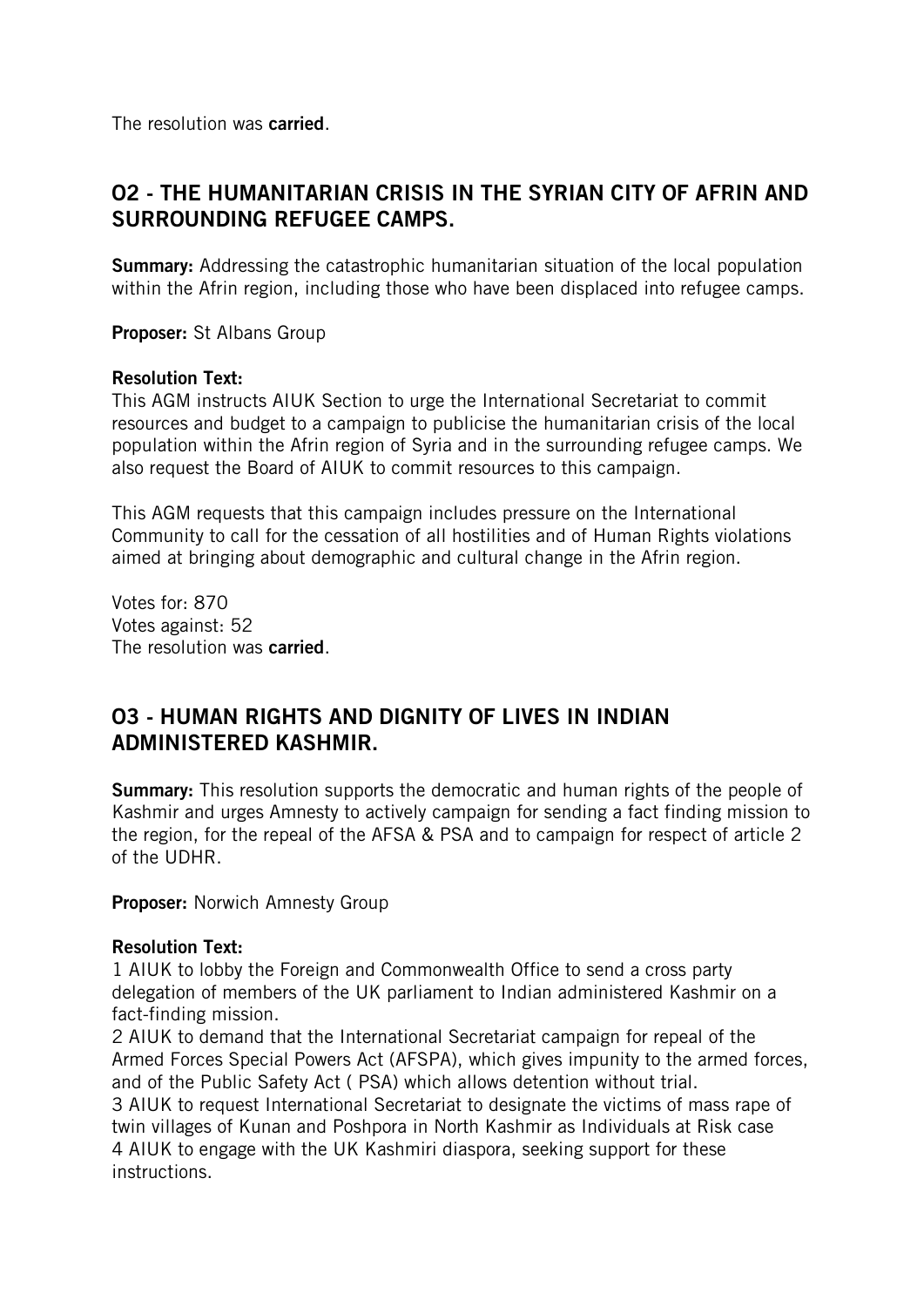Votes for: 889 Votes against: 34

The resolution was carried.

# O4 - CAMPAIGN TO END EXCESSIVE, CRUEL AND INHUMAN CELLULAR CONFINEMENT IN UK PRISONS

**Summary:** This resolution highlights the fact that many prisoners in the UK are confined to cells for 22 or more hours a day and proposes campaigning for a legally enforceable minimum standard of 8 hours a day out of cell.

Proposer: Cardiff Group

### Resolution Text:

This AGM instructs Amnesty UK to campaign to end excessive cellular confinement in UK prisons (often amounting to 22 or more hours in cell per day) and to urge the UK government to establish a legally enforceable minimum standard of 8 hours a day out of cell (whether solitary or shared).

Votes for: 845 Votes against 111

The resolution was carried.

## O5 - EUROPEAN COURT OF HUMAN RIGHTS AND THE UK HUMAN RIGHTS ACT

**Summary:** This resolution calls upon Amnesty to support the existing European Court of Human Rights and the UK Human Rights Act. Proposer: Woking Group

Resolution Text: This AGM calls on the Board to:

1. Support the UK's continued membership of the Council of Europe and thereby supporting the jurisdiction of the European Court of Human Rights.

2. Promote the work of the European Court of Human Rights within Amnesty and to the wider public.

3. Cooperate with other civil society groups and campaigning organisations in a wider campaign to save the UK Human Rights Act.

4. Initiate the provision of campaigning materials for members to lobby their MPs on this issue.

Votes for: 1227 Votes against: 25